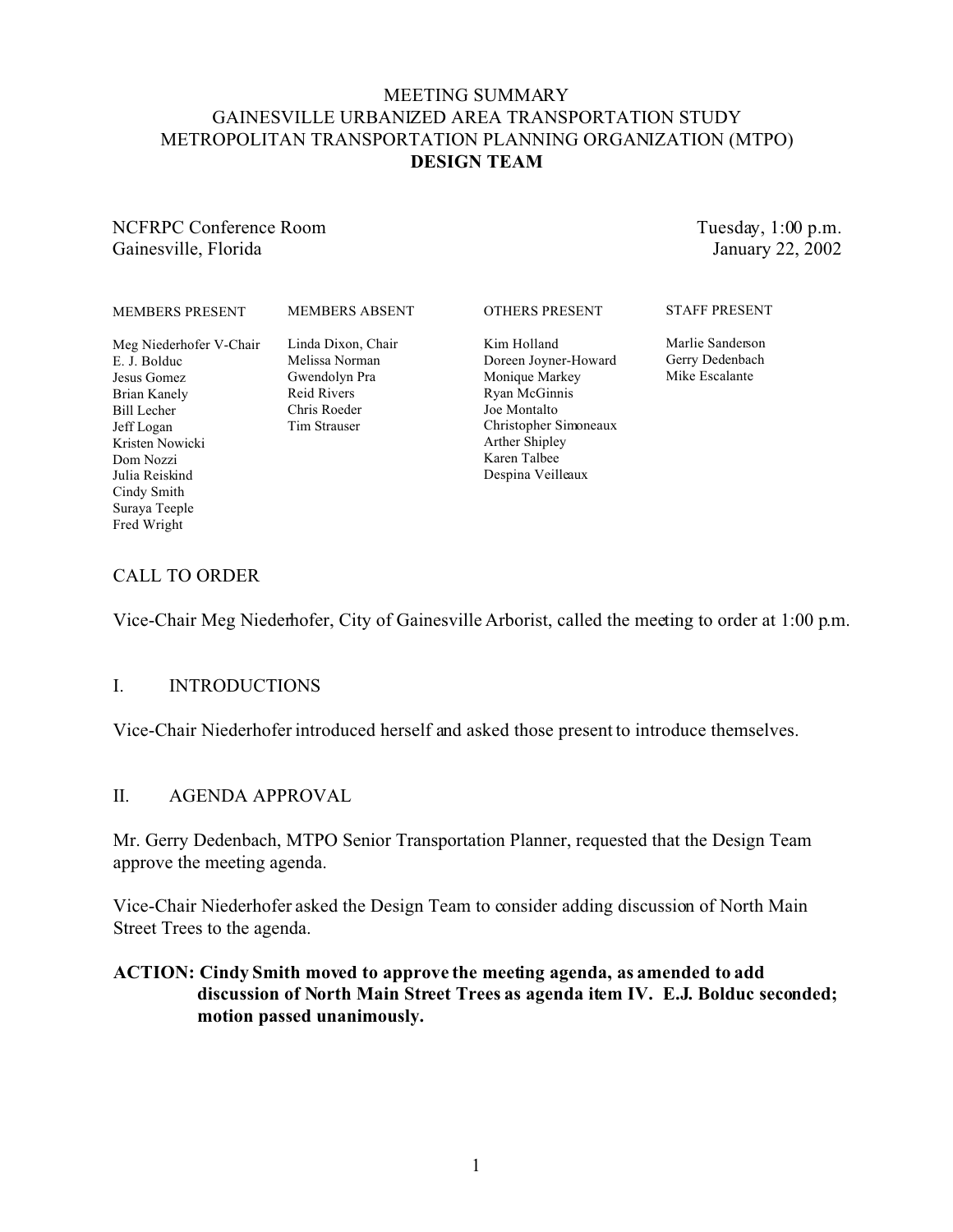III. State Roads (SR) 26/26A

Mr. Dedenbach stated that the Design Team, at its January 7 meeting, approved a motion to continue discussion of the Florida Department of Transportation's (FDOT) SR 26/26A thirty percent design plans.

Mr. Fred Wright, FDOT Project Manager, Mr. Joe Montalto, Lochrane Engineering Principal, and Mr. Chris Simoneaux, Comprehensive Engineering Services President, provided a status report on the SR 26A thirty percent design plans.

Mr. Dedenbach read comments on the SR 26A thirty percent design plans provided by Chair Linda Dixon, University of Florida Strategic Planner for Campus Master Planning.

Mr. Wright, Mr. Montalto, and Mr. Simoneaux, Ms. Despina Veilleaux, Lochrane Engineering Traffic Operations Engineer, Ms. Kim Holland, Lochrane Engineering SR 26A Project Manager, answered questions on the SR 26 thirty percent design plans.

Mr. E.J. Bolduc declared a voting conflict of interest regarding actions on this project.

## **ACTION: Cindy Smith moved to recommend that the MTPO request that the FDOT revise the SR 26A design plans, consistent with the MTPO-approved motion to:**

**"reconstruct State Road 26A west of W. 34th Street with one lane eastbound and one lane westbound with center turnlanes and landscape medians sidewalks and bikelanes"**

**by eliminating all dedicated right turnlanes except for the one at SR 121 (SW 34th Street), which also needs to be reduced in length . Julia Reiskind seconded; motion passed 6 to 2, with one abstention (E.J. Bolduc).**

**ACTION: Cindy Smith moved to recommend to the MTPO that SR 26A be a multimodal design concept, with the knowledge of:** 

- **1. two pedestrians have been involved in crashes in the corridor; and**
- **2. that there are four buses per hour currently operating with a projection of up to eight buses per hour within five years,**

**the following design criteria:**

- **1. 11-foot travel lanes;**
- **2. instreet bikelanes, rather than a seperated bikepath;**
- **3. minimal turning radii to reduce high-speed turning movements;**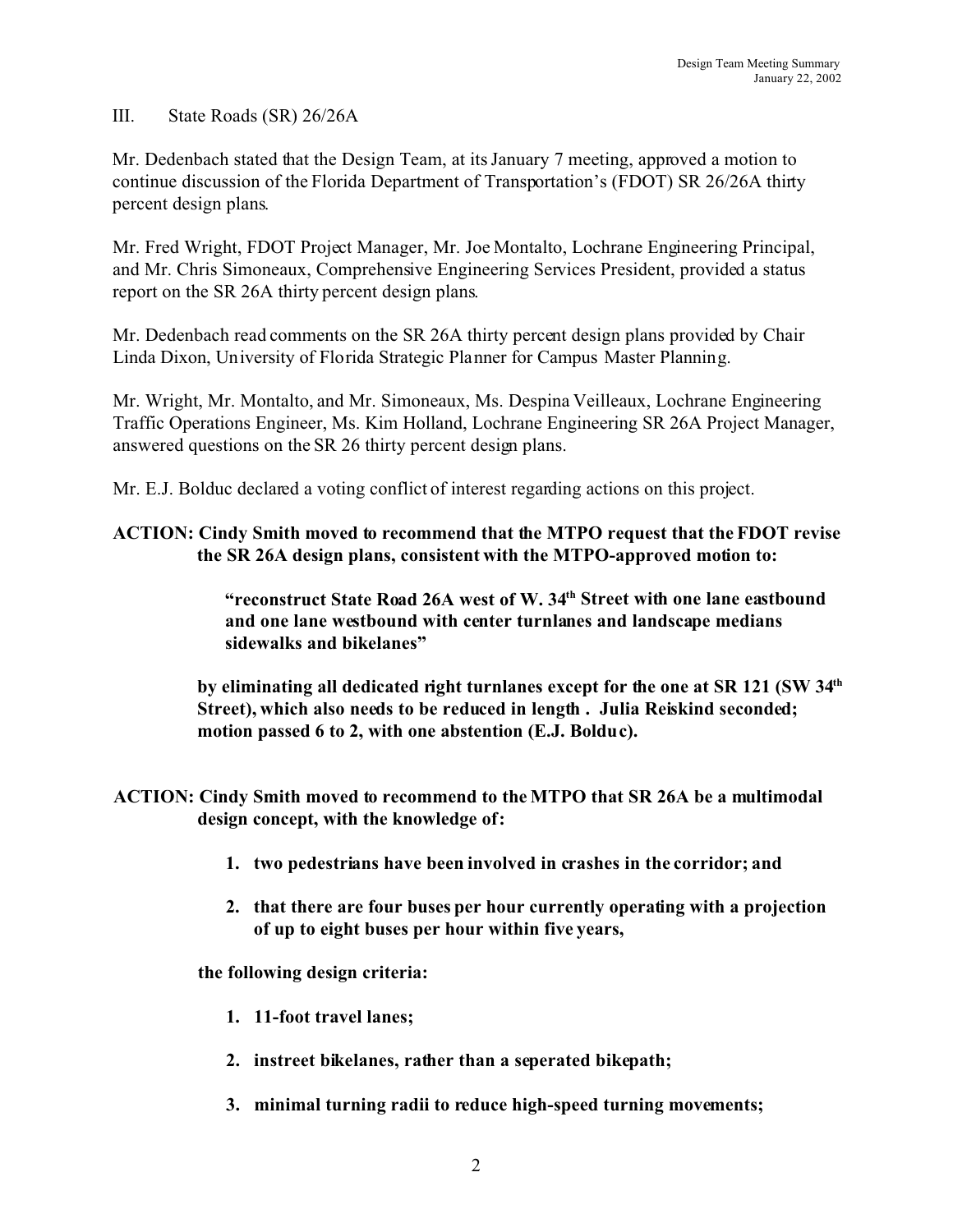- **4. 12-foot shared-use path on the southside of the corridor; and**
- **5. maximize the area between the back of curb and the sidewalks/paths to provide opportunities for shade trees along the corridor.**

**Julia Reiskind seconded; motion passed 6 to 2, with one abstention (E.J. Bolduc).**

- **ACTION: Cindy Smith moved to recommend that the MTPO request that the FDOT present the City of Gainesville's design option for the western confluence of SR 26 and SR 26A. Julia Reiskind seconded; motion passed 6 to 2, with one abstention (E.J. Bolduc).**
- **ACTION: Cindy Smith moved to recommend that the MTPO request that the FDOT present the results of a cost comparison of the City of Gainesville's domus and acorn lighting options. Jeff Logan seconded; motion passed 6 to 2, with one abstention (E.J. Bolduc).**

A member of Design Team discussed her concerns for the right-of-way requirements for the SR 26 and NW 22nd Avenue intersection in the thirty percent design plans.

**ACTION: Cindy Smith moved to recommend that the MTPO request that the FDOT consider redesigning the eastern confluence of SR 26 and SR 26A such that the inside westbound lane feeds into SR 26A and the outside lane is used for the westbound through movement that shifts to the inside lane such that at the NW 22nd Street intersection the outside lane is used for a dedicated right turn movement. Jeff Logan seconded; motion passed 8 to 0, with one abstention (E.J. Bolduc).**

Ms. Monique Markey, Lochrane Engineering SR 26 Project Manager, answered questions on the thirty percent design plans.

#### **ACTION: Cindy Smith moved to recommend that the MTPO:**

- **1. approve the SR 26 thirty percent design plans with the request that FDOT design the medians to be as lengthy as possible; and**
- **2. ask the FDOT to consider more shade-tolerant species, besides crepe myrtles, for the median landscaping.**

**Jeff Logan seconded; motion passed 8 to 0, with one abstention (E.J. Bolduc).**